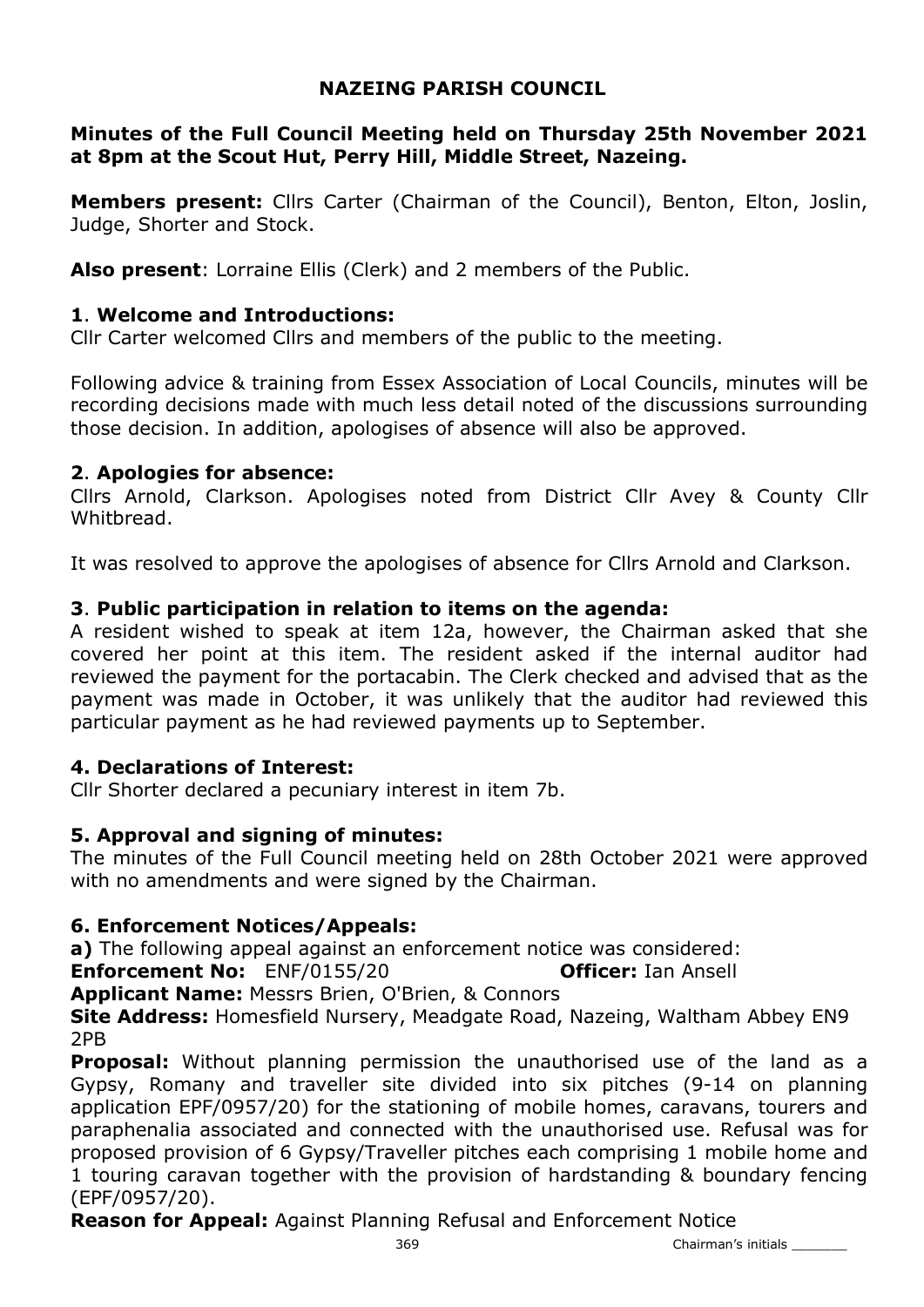Appeal Type: Public Inquiry and a site visit by an Inspector Reference: APP/J1535/C/21/3279021 & APP/J1535/W/21/3279019.

Comments: Cllr Joslin reminded Cllrs of the Council's reasons for objecting to the application in August 2020. It was agreed to oppose both appeals on the same grounds as previously given and to also include the harm to the Green Belt.

It was resolved to oppose both appeals for the following reasons

(i) The development is harmful to the Green Belt and there are no very special circumstances that would outweigh such harm

(ii) The site is not fit for residential purposes due to the potential land contamination issues, as identified by the District Council

(iii) It is not in accordance with the Submission version of the EFDC Local Plan. Policy SP2 sets out the approach of the District Council to Traveller sites in the District and additional pitches provided through allocation of sites (No additional sites identified for Nazeing or Roydon)

(iv) The proposed development is contrary to Government guidelines in relation to concentrations of Traveller sites

(v) The Parish of Nazeing has a high concentration of Traveller sites, probably one of the highest in the Epping Forest District.

b) The following planning appeal against refusal of a householder application was considered:

Application No: EPF/0521/21 Officer: Caroline Brown Appellant's Name: Mr Chavinash Dookhit

Site Address: Little End, Hoe Lane, Nazeing, Waltham Abbey, EN9 2RJ

**Proposed development:** Proposed demolition of an existing garage/workshop and the erection of a replacement/garage workshop with a front roof gable and rooflights.

**Reason for Appeal:** Against a Refusal **Appeal Type:** Written Representations

**Reference** APP/J1535/D/21/3277384 response no later than 08/12/2021.

As this appeal is proceeding under the Householder Appeals Service, there is no opportunity for the Council to submit further comments. The Council have a right to withdraw any representations made so that they are not taken into consideration by the Inspector.

Comments: Cllr Joslin advised the Cllrs that previously the Council had no objection to the planning application.

It was resolved that the Council would not withdraw the comments made previously.

c) The following planning appeal against refusal of a householder application was considered:

Application No: EPF/1962/21 Officer: Muhammad Rahman Appellant's Name: Mr and Mrs Pegna

Site Address: Red Cherries, 32 Tatsfield Avenue, Nazeing, Waltham Abbey, EN9 2HH

**Proposed development:** Remove existing roof and erect new first floor extension with new hipped roof (Revised application to EPF/2958/20).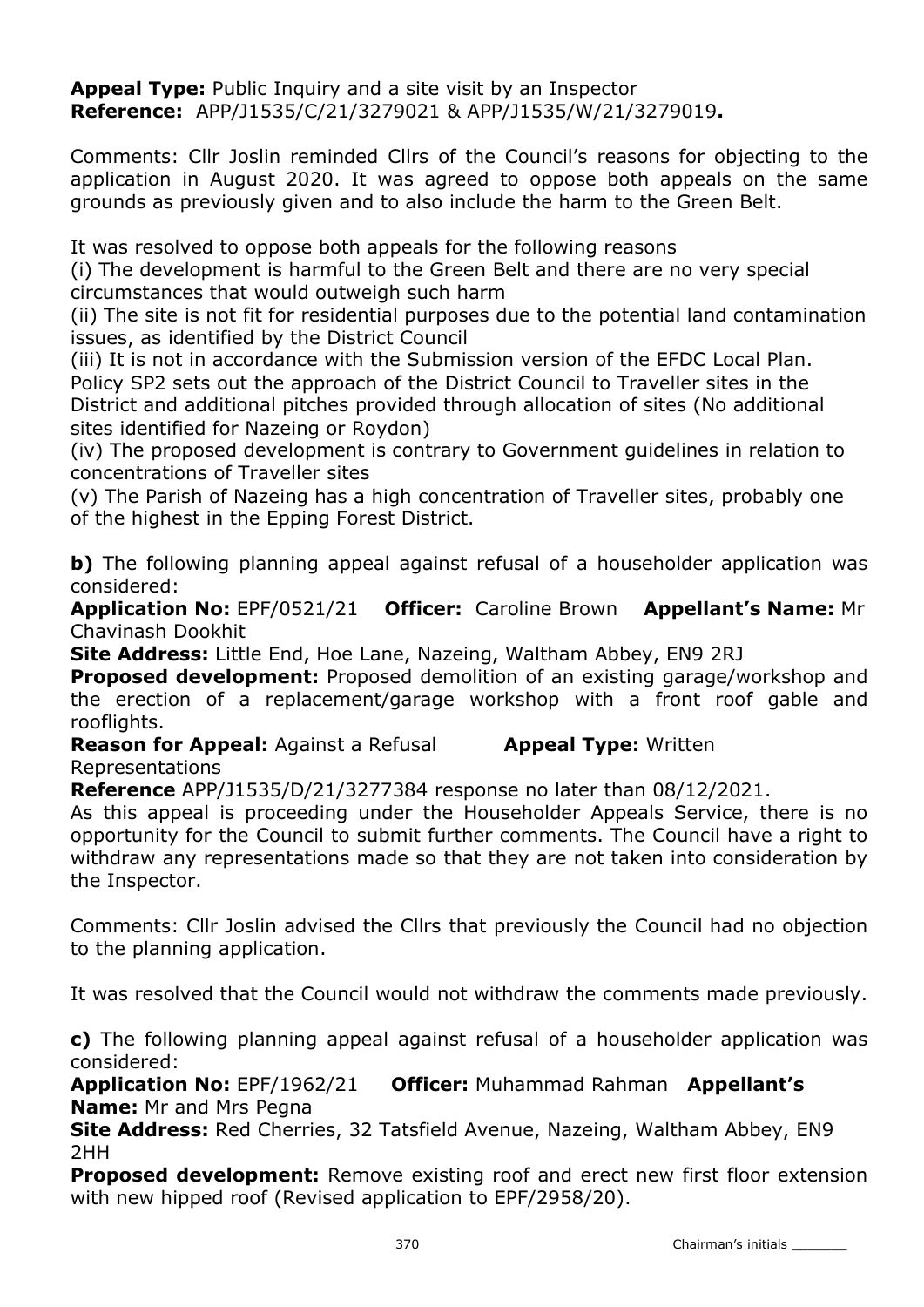**Reason for Appeal:** Against a Refusal **Appeal Type:** Written Representations

**Reference** APP/J1535/D/21/3284249 response no later than 30/11/2021.

As this appeal is proceeding under the Householder Appeals Service, there is no opportunity for the Council to submit further comments. The Council have a right to withdraw any representations made so that they are not taken into consideration by the Inspector.

Comments: Cllr Joslin advised the Cllrs that previously the Council had no objection to the planning application.

It was resolved that the Council would not withdraw the comments made previously.

d) It was noted that there is an appeal against an enforcement notice ENF/0280/21 Clarador, Betts Laner and the District Council are awaiting details from the Planning Inspectorate.

- **7. Planning Applications:** The following applications were considered:
- (a) Application No: EPF/2756/21 TPO Officer: Robin Hellier Applicant Name: Mrs Francesca Schillaci Location: Honeysuckle House Back Lane Nazeing Essex EN9 2RS

**Proposal:** TPO/EPF/12/16 T2: Oak - Crown reduce by up to 3m, as specified.

Resolved – The Parish Council requests that the application is referred to the District's Tree Officer in order to ensure that no unnecessary work is undertaken on the tree/s.

(b) Application No: EPF/2686/21 **Officer:** Sukhvinder Dhadwar Applicant Name: Claire Ford

Location: Burleigh Nursery, Hoe Lane Nazeing Waltham Abbey EN9 2RJ **Proposal:** Conversion of existing packing shed to create 1no. three bedroom single storey residential dwelling.

It was noted that Cllr Shorter left the meeting for the duration of the discussion on this planning application.

### Resolved – no objection and that the residents of Hoe Lane would welcome the reduction in traffic in Hoe Lane

(c) Application No: EPF/2712/21 Officer: Marie-Claire Tovey

Applicant Name: Kevin Ellerbeck

Location: Aver House Nursery Road Nazeing Waltham Abbey EN9 2JE

**Proposal:** Demolition of commercial office building and replacement with a single dwelling.

Comments: Cllr Joslin advised the Cllrs that previously the Council had no objection to the previous planning application for Aver House. It was agreed to support the application on the same grounds as previously given and to also include that it is considered as infill and that there is no harm to the Green Belt.

# It was resolved the Council support the application because

i) The development replaces an existing building.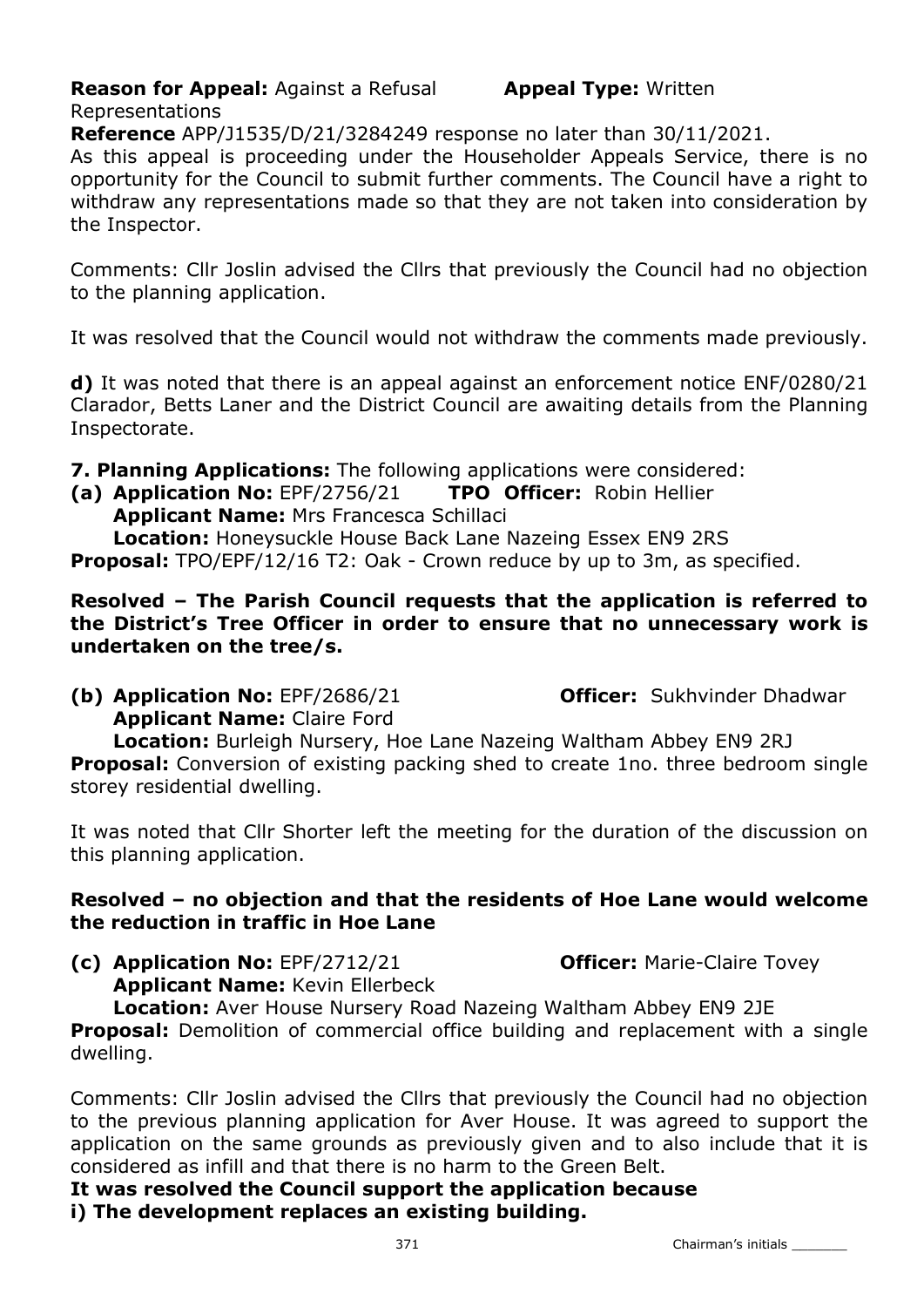ii) The application is a small-scale development.

iii) The house is positioned at the end of the existing row of houses and it is considered to be classed as infill.

iv) The position of the proposed dwelling means that it does not affect the views of the open countryside and there is no harm to the Green Belt. v) There have been no objections from the immediate neighbours of the proposed development.

## In the event that the application is referred to Committee, the Council would wish to attend the meeting and make representations.

# 8. Date of Full Council and Planning Committee meetings to April 2022.

It was resolved to have Planning Committee and Full Council meetings on the second and fourth Thursday respectively of each month up to April 2022.

# 9. Financial Matters:

a) It was resolved to authorise:

i) Payments totalling £8,589.51

ii) Transfer of £5,000 between bank accounts.

The Financial Summary for November 2021 was approved and signed by the Chairman. It was noted that Cllrs Carter & Joslin (both authorised signatories on the bank account) will set up & approve direct credits this month. Action Cllrs Carter and Joslin.

b) It was resolved to add Cllr Judge to the bank mandate, to be an authorised signatory.

c) It was resolved to approve a variable Direct Debit for electricity and water supply to the portacabin.

# 10. Finance Committee Membership:

It was resolved to appoint Cllr Judge onto the Finance Committee for 2021/22.

### 11. Clerks Report.

Report circulated before the meeting. No questions were raised.

### 12. Interim Internal Audit 2021/22:

a) The completion of the Interim Internal Audit on 09/11/21 and the contents of the 2021/22 Interim Audit Report were noted.

b) It was noted that the auditor concluded that the Clerk & Council have maintained adequate and effective internal control arrangements with no serious concerns or issues identified at this stage of their review.

### 13. Street Lighting.

To consider quotes to provide street light maintenance, including an annual maintenance survey.

It was agreed to carry forward this item as not all the quotes have been received.

### 14. Amenity Matters:

It was agreed that the tenant should have contacted the Council before altering the plots however, it was recognised that the tenant would have spent a considerable amount of time and money on the alterations.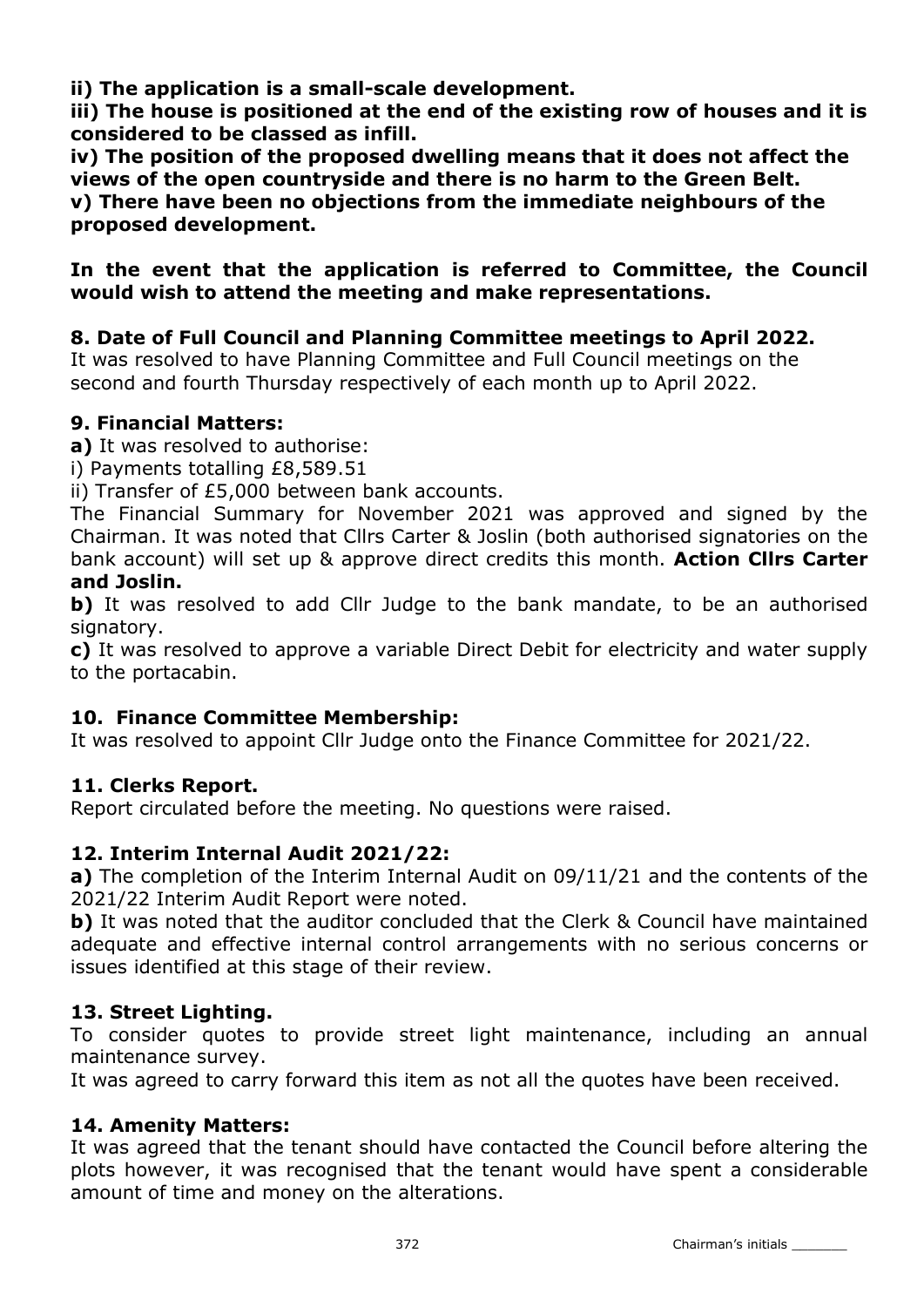It was resolved to write to the tenant and request that if she gives up the allotment plots, then the plots must be re-instated to the condition that they were in prior to her being the tenant. Cllr Joslin will check the letter before it is sent to the tenant. Action Cllr Joslin and the Clerk.

# 15. Parish Office at the Leisure Centre:

a) The new office has electricity, water, a BT line, steps to enter the cabin and security lighting. Some further BT work is still required before staff can move into the new office.

**b**) It was resolved request to allow the Clerk & Assistant Clerk 15 additional hours each to reduce the Councils paperwork and move offices, to minimise the impact of the move on the running of the Council.

### 16. Defibrillators within the Parish.

a) It was resolved to purchase three defibrillators and a 4 year service contract from Community Heartbeat Trust at a cost of  $E6,767 + \text{VAT}$  for the Parish (at the Parade, Bumbles Green and Riverside).

It was noted that Cllr Shorter departed from the Council meeting at this point.

Following discussion on the location of the defibrillators, it was agreed to follow up and / or write to the chemist at the Parade, the King Harold Public House, the rowing club and, The Crown Public House. and the rowing club (back-up option for Riverside). Action Cllr Joslin (the King Harold Public House) and the Clerk. Installation costs could then be obtained.

Cllr Elton proposed that he would purchase two defibrillators for his business and then there would be a 10% discount on the service contract.

b) Following the decision to purchase defibrillators:

i) It was agreed that some Cllrs on a rota basis would be guardians for the equipment at the Parade & Riverside and the Clerk / Assistant would be guardians for the equipment at Bumbles Green.

ii) It was agreed to discuss training with Community Heartbeat Trust and explore the possibility of them providing training free of charge as five defibrillators would be purchased. It was also agreed to raise awareness for the local community, which could be via training and leaflet drops.

### 17. Market Policy Consultation.

Epping Forest District Council are consulting on the proposed Market policy for Epping Forest District. Consultation is from 05/11/21 to 06/12/21. It was resolved that the Council have no comment on the proposed Market policy for Epping Forest District.

### 18. Highways Devolution Scheme.

Cllr Benton raised the communication on the Highways Devolution Scheme, where some Essex County Council responsibilities can be devolved to the local parishes.

Cllr Benton provided a brief overview to the Council of the Highways Devolution Scheme. It was resolved that the Council would not be participating in the Highways Devolution Scheme. The Council thanked Cllr Benton for investigating